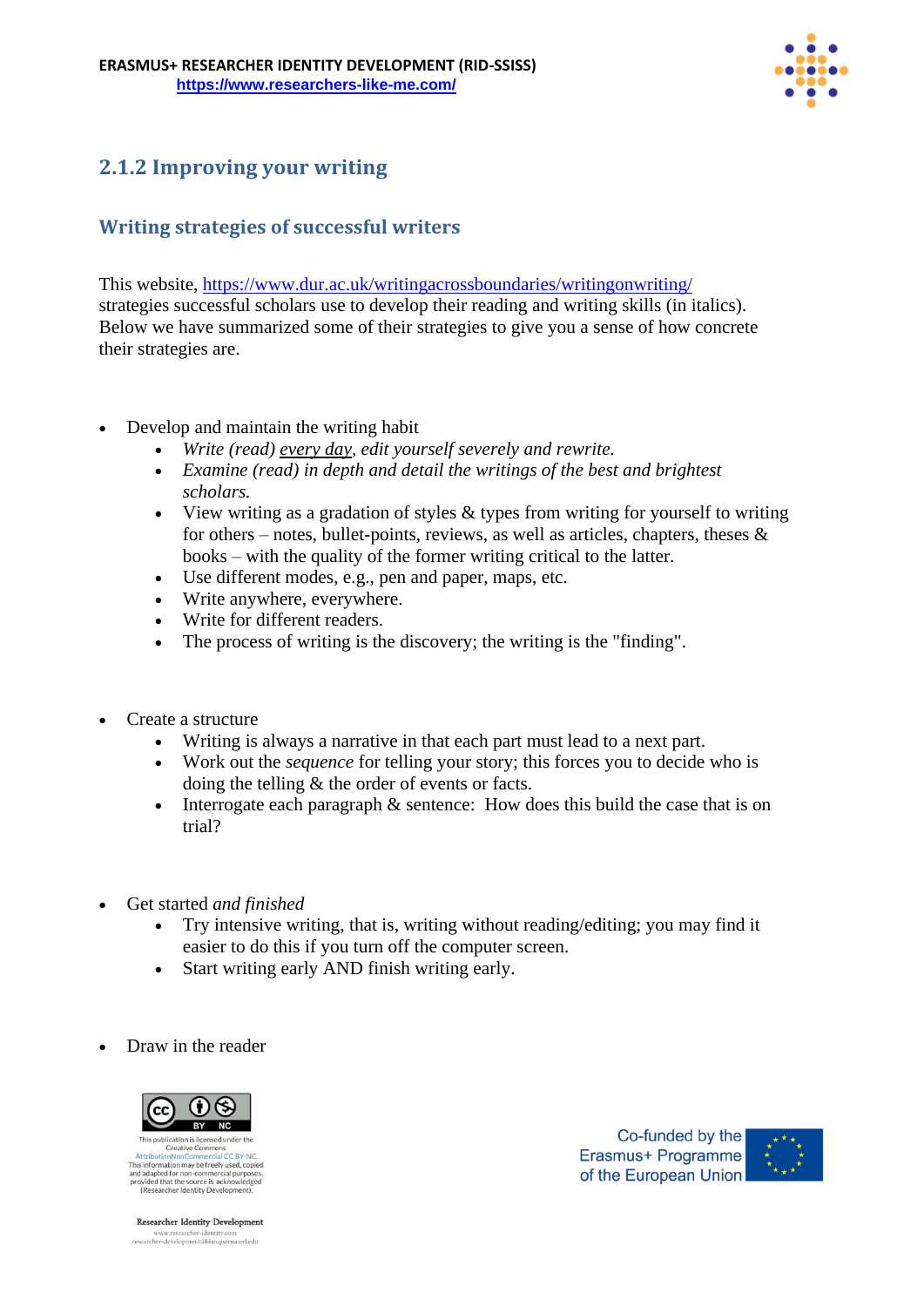

- Use a cameo, exemplar, primal scene from research to take the reader to a particular time and place.
- Readers should have some expectation for the next part, but try to surprise them by how you say it or some twist that at first seems strange but then makes sense.
- Other strategies
	- Write in active mode; avoid the passive.
	- Avoid 'it'; use short sentences and paragraphs.
	- Our words have rhythm; read your text aloud.
	- Make the existential decision: which language shall I use?
	- Make your sentences lean; make every word matter; aspire to prose that is arresting even beautiful.

## **Other useful resources**

Below are a number of websites that provide useful guidance about writing – whether you plan a academic or professional career.

#### **Academic**

<http://owl.english.purdue.edu/> : large range of online writing resources [https://www2.le.ac.uk/offices/ld/resources/writing/writing-resources/science:](https://www2.le.ac.uk/offices/ld/resources/writing/writing-resources/science) tips on writing in the sciences

[https://medium.com/@Write4Research:](https://medium.com/@Write4Research) posts by academic writers about a range of issues To know more about writing: <https://www.estudiosdelaescritura.org/recursos.html> Resources to do a PhD: <http://biblioteca.uoc.edu/es/recursos/tesis-doctoral> (En 3 llengües: CAT, CASt, EN;)

## **Peer Review**

<https://www.elsevier.com/en-gb/reviewers/what-is-peer-review> : an overview of the peer review process

[https://authorservices.wiley.com/Reviewers/journal-reviewers/how-to-perform-a-peer](https://authorservices.wiley.com/Reviewers/journal-reviewers/how-to-perform-a-peer-review/index.html)[review/index.html](https://authorservices.wiley.com/Reviewers/journal-reviewers/how-to-perform-a-peer-review/index.html) : how to perform peer review

[https://science.howstuffworks.com/innovation/scientific-experiments/scientific-peer](https://science.howstuffworks.com/innovation/scientific-experiments/scientific-peer-review.htm)[review.htm](https://science.howstuffworks.com/innovation/scientific-experiments/scientific-peer-review.htm) : peer review in the sciences



Creative Commo This information may be freely used, copied and adapted for non-commercial purposes,<br>and adapted for non-commercial purposes,<br>provided that the source is acknowledged<br>(Researcher Identity Development).

Co-funded by the Erasmus+ Programme of the European Union



Researcher Identity Development

www.researcher-identity.com<br>researcher-development@blanquerna.url.edu